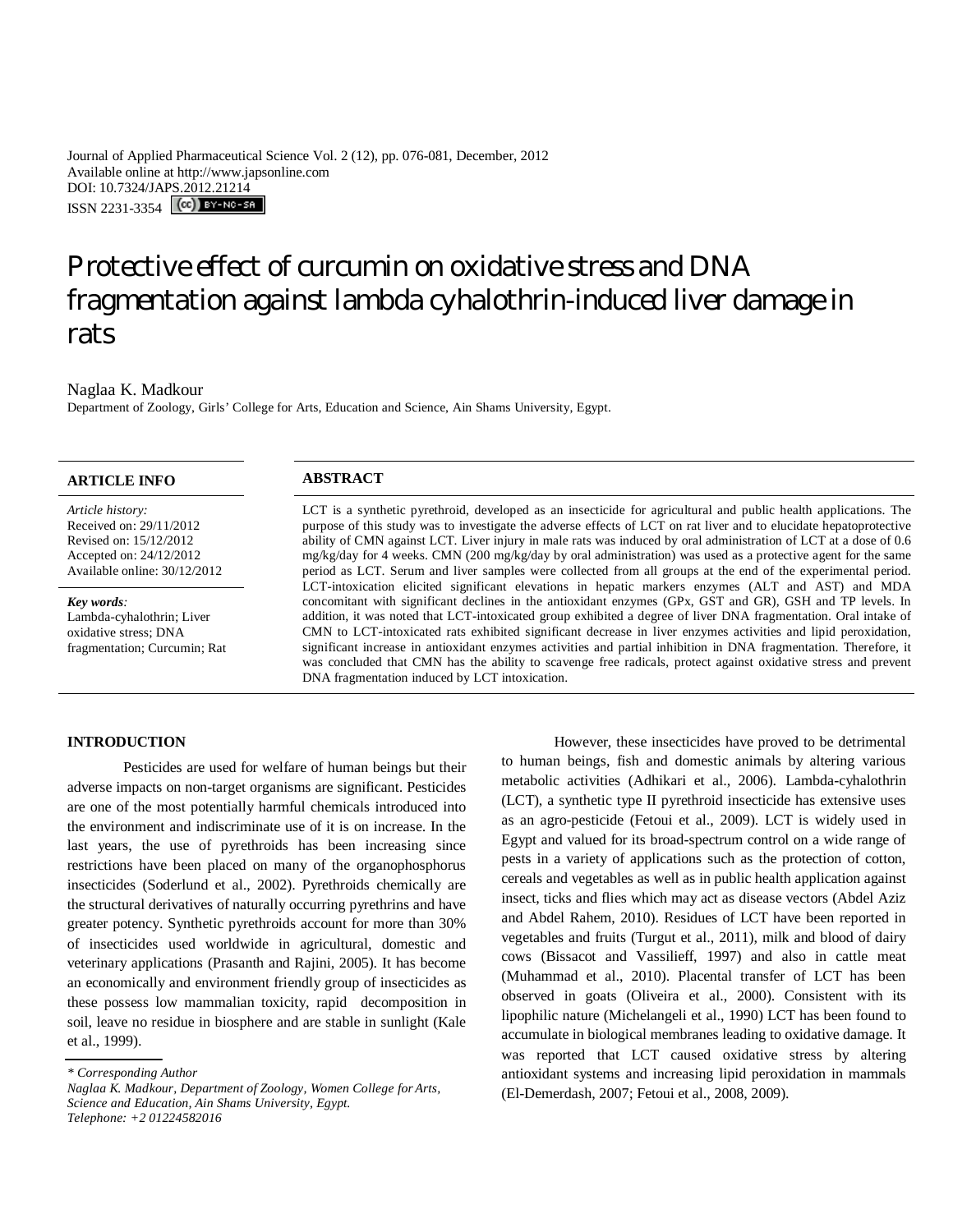Other possible mechanisms of cytotoxicity of LCT could be nitric oxide production or DNA single strand breaks (Righi and Palermo-Neto, 2005). Although the organism has several biological defence mechanisms against intracellular oxidative stress such as superoxide dismutase (SOD), catalase (CAT), glutathione reductase (GR) and glutathione-S-transferase (GST), non-enzymatic antioxidants such as caratenoids, vitamin E, vitamin C and glutathione, can also act to overcome the oxidative stress (Evans and Halliwell, 2001). A positive correlation has been established between dietary supplementation with certain vegetables and plant products and the reduction of toxic effects of various toxicants and environmental contaminants (Nandi et al., 1997). During the last decades, phenolic compounds have received considerable attention due to their antioxidant properties (Gil-Izquierdo et al., 2001). Curcumin (CMN), a phenolic phytochemical responsible for the yellow colour of turmeric (*Curcuma longa*), has been designated to be a forceful antiinflammatory, anti-cancer and antioxidant agent, and is under preclinical trial for cancer prevention (Strimpakos and Sharma, 2008). It also has potential therapeutic effects against neurodegenerative, cardiovascular, pulmonary, metabolic and autoimmune diseases (Aggarwal and Harikumar, 2009). In addition, CMN exerted hepatoprotective effects in various animal models of liver injury such as carbon tetrachloride (Fu et al., 2008), endotoxin (Kaur et al., 2006) and thioacetamide (Shapiro et al., 2006). There is evidence that CMN enhances liver detoxification by increasing the activity of glutathione-Stransferase, an enzyme which conjugates glutathione with a wide variety of toxins to facilitate their removal from body (Piper et al., 1998). Recently, CMN has been reported to ameliorate lindaneinduced oxidative damage in rat liver (Singh and Sharma, 2011) and ameliorate cypermethrin-induced oxidative stress in liver, kidney and brain of Wistar rats (Sankar et al., 2012). Therefore, the aim of the concurrent study was to assess the effects of LCT on liver enzymes [alanine aminotransferase (ALT) and aspartate aminotransferase (AST)], lipid peroxidation (LPO), antioxidant enzymes (GPx, GST and GR), GSH content and DNA fragmentation in male rats. Also, this study aimed to determine the potency of CMN to modulate hepatic damage induced by LCT.

#### **MATERIALS AND METHODS**

#### **Chemicals**

LCT  $(C_{23}H_{19}CIF_3NO_3)$  and CMN were obtained from Sigma-Aldrich Chemical Co. (St. Louis, MO, USA). All other chemicals used were of the finest analytical grade.

## **Animals**

Twenty four adult male albino rats (*Rattus norvegicus*), weighing 120-150 g were used in this study. The animals were obtained from the National Research Centre, Dokki, Egypt. Rats were housed in wire-floored cages under standard laboratory conditions of 12 h/12 h light/dark,  $25\pm2$ °C with free access to food

and water. All animals were acclimatized to laboratory condition for a week before commencement of experiment.

#### **Experimental design**

The animals were randomly divided into four groups of six rats each. The LCT and CMN were orally administered daily for 4 weeks.

Group (I): Normal untreated rats served as control.

Group (II): Rats were administered CMN at 200 mg/kg/day (Fu et al., 2008). CMN was suspended in sterile PBS.

Group (III): Rats were received LCT in a dose of 0.6 mg/kg/day (Sharma et al., 2010).

Group (IV): Animals were received LCT (0.6 mg/kg/day) and CMN (200 mg/kg/day).

At the end of the experiment, all animals were killed under light ether anesthesia. Animals were rapidly dissected and blood was collected by cardiac puncture and serum was obtained by blood centrifugation at  $1500 \times g$  for 10 min, at 4°C. Livers were quickly excised, washed in ice-cold saline, weighed and homogenized in ice-cold physiological saline. Liver homogenate was divided into portions and stored at –70°C until analyzed.

# **Preparation of tissue homogenate**

The liver was homogenated  $(10\% \text{ w/v})$  in Tris-HCl  $(0.1)$ M, pH 7.4). Homogenates were centrifuged at 1000×g for 10 min at  $4^{\circ}$ C.

#### **Assessment of Liver Function**

Liver functions were assayed by measuring serum alanine aminotransferase (ALT) and aspartate aminotransferase (AST) enzyme activities according to Reitman and Frankel (1957).

#### **Determination of lipid peroxidation**

Lipid peroxidation (LPO) levels were measured in tissue homogenates as thiobarbituric acid reactive substance (TBARS). TBARS was estimated as malondialdehyde (MDA) by using the method of Ohkawa et al. (1979).

#### **Determination of antioxidant enzymes**

GST activity was estimated by determining the rate of formation of glutathione (GSH) and 1-chloro-2, 4, dinitrobenzene (CDNB) conjugates. The conjugate was measured colorimetrically at 340 nm (Habig, et al., 1974).

GR activities were assessed by measuring the reduction of oxidized glutathione to reduced glutathione by NADPH at 340 nm (Horn, 1971).

GPx catalyses the oxidation of glutathione by cumene hydroperoxide in the presence of glutathione reductase and NADPH, the oxidized glutathione is immediately converted to the reduced form with a concomitant oxidation of NADPH to NADP+ (Matkovics et al., 1998). The decrease in absorbance of NADPH was measured at 340 nm.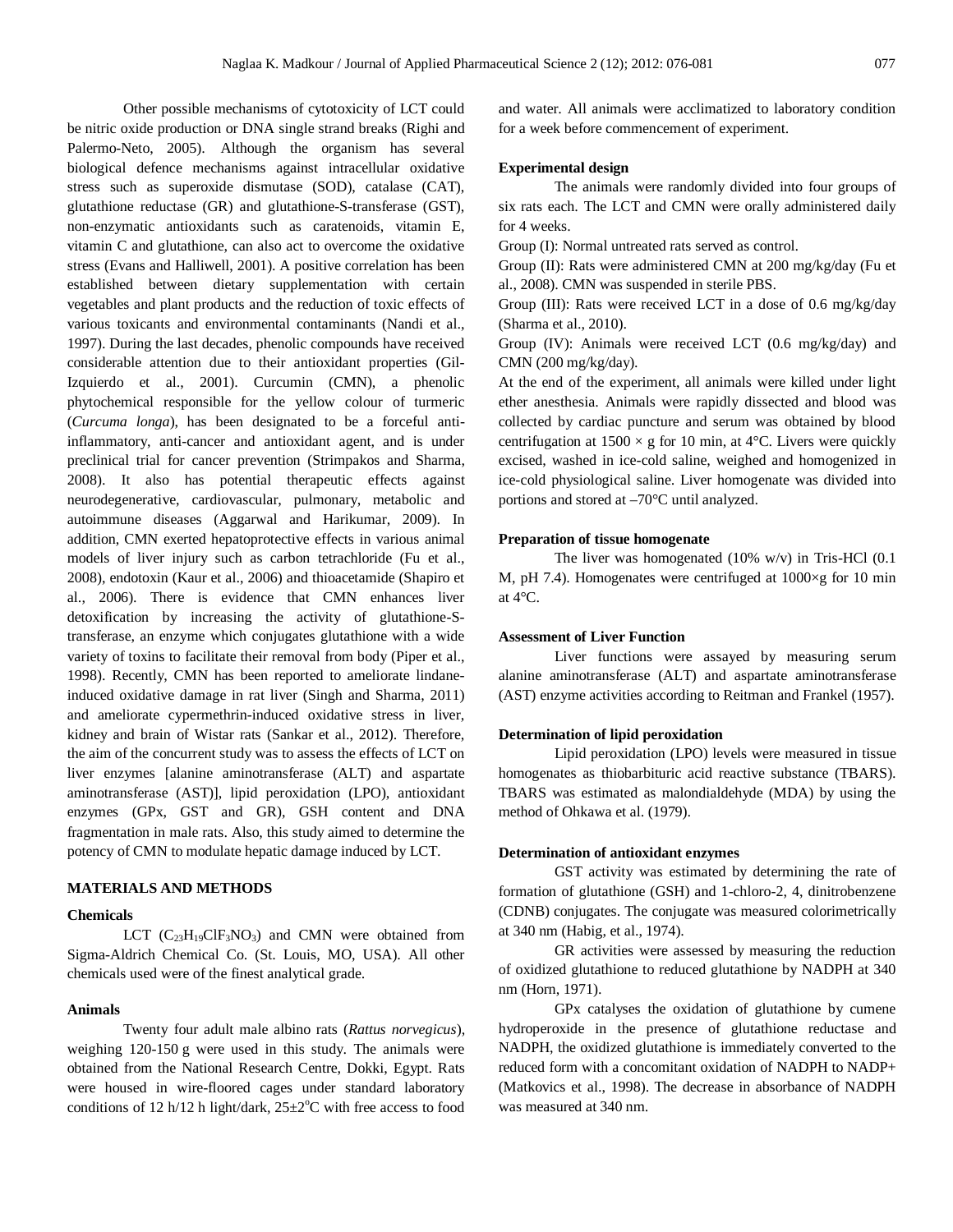#### **Determination of glutathione and total protein**

GSH content was assayed by the method of Ellman (1959). The method utilized metaphosphoric acid for protein precipitation and 5,5-dithiobis (2-nitrobenzoic acid) (DTNB) for color development and its density was measured at 412 nm. The concentration of proteins was determined by the procedure of Lowry et al. (1957) using bovine serum albumin as standard.

#### **DNA fragmentation analysis**

Genomic DNA was isolated from liver homogenate with the Qiamp DNA mini kit according to the manufacturer's instructions and electrophoresed on a 2% agarose gel stained with ethidium bromide (Sambrook et al., 1989).

The gel was then photographed under ultraviolet luminescence. In these conditions, damaged DNA appears as a ladder consisting of DNA fragments, whereas intact DNA is high molecular weight and does not migrate very far into the gel.

#### **Statistical analysis**

Data are presented as means  $\pm$  SE and were analyzed by ANOVA using the SPSS version 13 statistical program. Hypothesis testing methods included one-way analysis of variance (ANOVA) followed by least significant difference (LSD).

### **RESULTS**

Four weeks CMN treatments did not induce relevant alterations in the rats in such a way that no differences were observed between this group and the control one.

# **Effect of CMN on LCT-induced alteration in ALT and AST**

ALT and AST levels from rats exposed to LCT and/or CMN are presented in Table 1. There were differences in the enzymes activities among the different treatment groups.

**Table 1:** Influence of oral administration of CMN on serum hepatic enzymes (ALT and AST) of LCT-treated rats.

| Groups      | ALT (IU/L) $M \pm SE$               | AST (IU/L) $M \pm SE$            |
|-------------|-------------------------------------|----------------------------------|
| Control     | $28.73 + 0.71$                      | $49.32 \pm 0.99$                 |
| <b>CMN</b>  | $28.01 \pm 0.92$ <sup>b***</sup>    | $48.37 \pm 1.42$ <sup>b***</sup> |
| LCT         | $68.82 \pm 2.41$ <sup>a***</sup>    | $87.50 \pm 1.04$ <sup>a***</sup> |
| $LCT + CMN$ | $33.20 \pm 1.28$ <sup>a*/b***</sup> | $51.20 \pm 0.92$ <sup>b***</sup> |

All data are expressed as means (M) of six rats  $\pm$  standard error (SE). Significant as compared to control group at P< 0.05,  $a^{**}$  highly significant as compared to control group at  $P < 0.01$ ,  $a^{***}$  very highly significant as compared to control group at  $P < 0.001$ .  $b^*$  Significant as compared to LCT group at  $P <$ 0.05,  $b^{**}$  highly significant as compared to LCT group at P< 0.01,  $b^{***}$  very highly significant as compared to LCT group at P< 0.001.

Oral administration of LCT significantly elevated serum concentrations of ALT and AST compared to control rats. CMN combination treatment to LCT-treated rats significantly reduced the activities of AST and ALT enzymes compared with those of LCT-treated rats.

# **Effect of CMN on LPO and antioxidant enzymes in LCTtreated rats**

LPO level in liver was significantly increased in LCTtreated animals when compared to normal. Treatment with CMN at 200 mg/kg showed significant decrease in LPO level when compared to LCT-treated group (Table 2). The activities of antioxidant enzymes (GPx, GST and GR) were significantly reduced than the control group. All these mentioned changes were significantly increased as compared to LCT-treated rats upon administration of CMN (Table 2).

#### **Effect of CMN on LCT-induced hepatic GSH and TP**

Administration of LCT to rats for 4 weeks led to a significant decrease in liver GSH and TP levels as compared to normal control rats. Treatment with CMN attenuated the LCTinduced decrease in GSH and TP.

#### **Effect of CMN on liver genomic DNA in LCT-treated rats**

Results presented in figure 1 showed marked DNA laddering induced by LCT compared with control. CMN administration to LCT-treated animals showed a marked decrease in DNA laddering.



Fig. 1: DNA fragmentation was assessed in rat liver of all experimental groups. Lane 1: DNA molecular weight marker; lane 2: control group; lane 3: CMNtreated rats; lane 4: LCT-treated rats; lane 5: rats treated with LCT plus CMN.

**Table 2:** Influence of oral administration of CMN on LPO, GPx, GST and GR of LCT-treated rats.

| Groups     | LPO (nmol/mg) $M \pm SE$         | $GPx$ (U/mg) $M \pm SE$         | GST (nmol/min/mg) $M \pm SE$          | GR (nmol/min/mg) $M \pm SE$    |
|------------|----------------------------------|---------------------------------|---------------------------------------|--------------------------------|
| Control    | $1.59 + 0.03$                    | $2.38 \pm 0.08$                 | $407.50 + 1.34$                       | $127.83 \pm 2.94$              |
| <b>CMN</b> | $1.51 \pm 0.05^{b***}$           | $2.48 \pm 0.07$ <sup>b***</sup> | $412.83 + 1.74$ <sup>b***</sup>       | $133.83 \pm 1.43^{b***}$       |
| <b>LCT</b> | $4.48 \pm 0.13$ <sup>a***</sup>  | $1.76 \pm 0.09$ <sup>a***</sup> | $323.17 + 2.71$ <sup>a***</sup>       | $99.93 + 1.21$ <sup>a***</sup> |
| $LCT+CMN$  | $1.88 + 0.04$ <sup>a*/b***</sup> | $2.04 \pm 0.03^{a**/b**}$       | $401.33 \pm 0.99$ <sup>a**/b***</sup> | $113.71 \pm 2.21^{a***/b***}$  |

All data are expressed as means (M) of six rats  $\pm$  standard error (SE). <sup>a\*</sup> Significant as compared to control group at P< 0.05, <sup>a\*\*</sup> highly significant as compared to control group at P< 0.01,  $a^{***}$  very highly significant as compared to control group at P< 0.001. <sup>b\*</sup> Significant as compared to LCT group at P< 0.05,  $b^{**}$  highly significant as compared to LCT group at  $P< 0.01$ ,  $b***$  very highly significant as compared to LCT group at P< 0.001.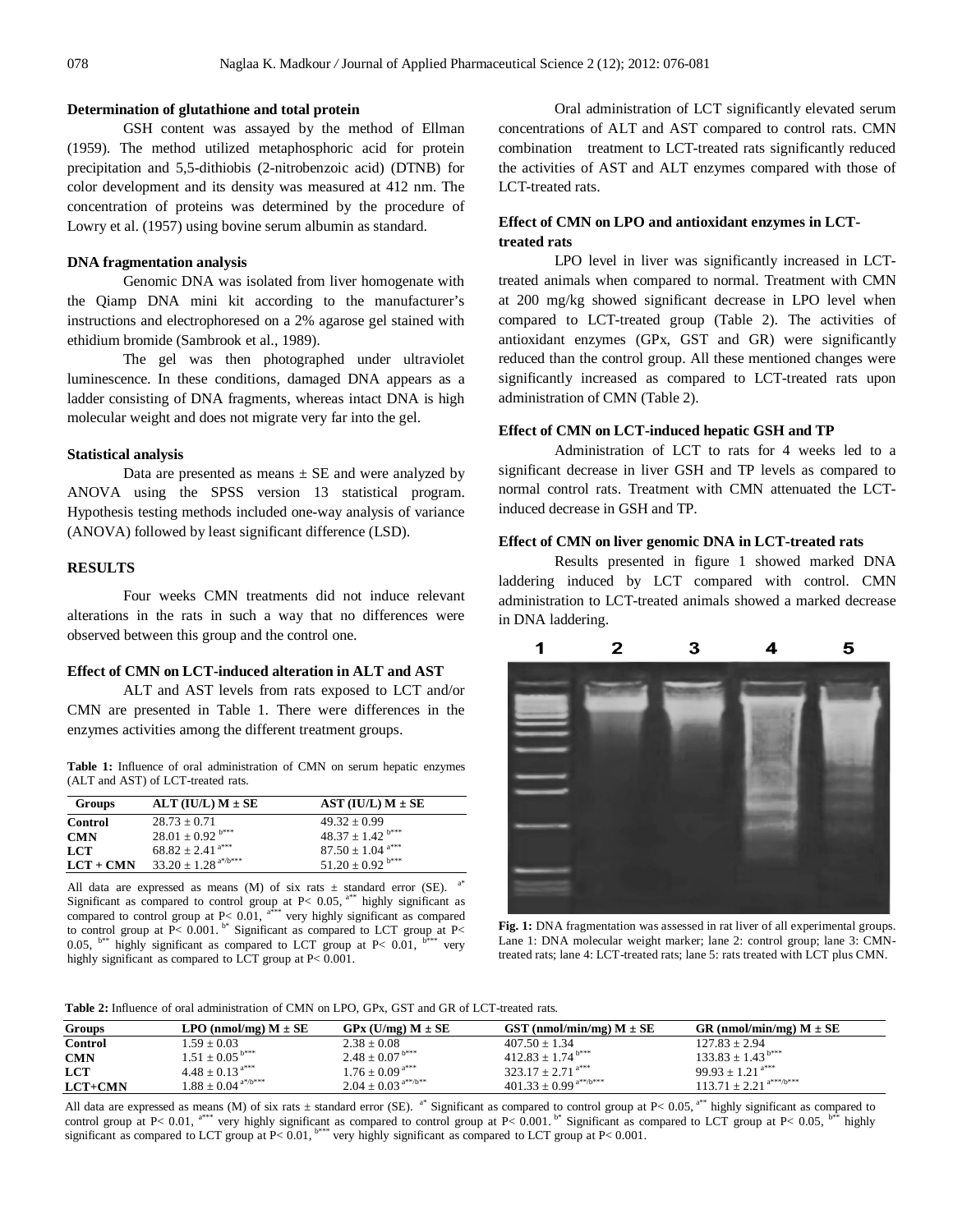**Table. 3:** Influence of oral administration of CMN on GSH and TP of LCTtreated rats.

| $\sim$ 0.000 $\sim$ 0.000 $\sim$ |                                      |                                 |
|----------------------------------|--------------------------------------|---------------------------------|
| Groups                           | GSH (nmol/mg) $M \pm SE$             | $TP(g/100g) M \pm SE$           |
| Control                          | $35.10 \pm 0.62$                     | $6.20 \pm 0.09$                 |
| <b>CMN</b>                       | $36.95 \pm 1.26$ <sup>b***</sup>     | $6.24 \pm 0.27$ <sup>b***</sup> |
| LCT                              | $19.89 \pm 0.92$ <sup>a***</sup>     | $4.82 \pm 0.19$ <sup>a***</sup> |
| $LCT + CMN$                      | $30.27 \pm 1.05$ <sup>a**/b***</sup> | $5.66 \pm 0.21$ <sup>b**</sup>  |

All data are expressed as means (M) of six rats  $\pm$  standard error (SE). a\* Significant as compared to control group at  $P < 0.05$ ,  $a^{**}$  highly significant as compared to control group at  $P$ < 0.01, <sup>a\*\*\*</sup> very highly significant as compared to control group at  $P < 0.001$ . <sup>b\*</sup> Significant as compared to LCT group at P< 0.05,  $b^{**}$  highly significant as compared to LCT group at P< 0.01,  $b***$  very highly significant as compared to LCT group at P< 0.001.

### **DISCUSSION**

The present study was conducted in order to investigate the role of CMN in alleviating oxidative stress in rat livers produced by LCT treatment that produces liver injury and DNA fragmentation. Liver is the site of biotransformation by which a toxic compound has been transformed to a less harmful form to reduce toxicity (Hodgson, 2004). However, this will damage the liver cells and produce hepatotoxicity. The most prominent result of liver damage is the release of intracellular enzymes such as ALT and AST into the blood stream, therefore serum ALT and AST levels can serve as indicators of liver status (Ogunlade et al., 2012).

Concurrently, the increase in ALT and AST levels indicated that LCT could induce hepatic dysfunction. These findings were in accordance with Yousef et al. (2006) and Fetoui et al. (2009) who declared that pyrethroids exposure can produce hepatic injury, causing increased serum ALT and AST activities. CMN supplemented to normal rats showed unchanged transaminase activity (Kaur et al., 2006). Moreover, CMN showed a protective effect against LCT-induced hepatic dysfunction through decreasing the levels of ALT and AST towards their respective normal value that is an indication of stabilization of plasma membrane as well as repair of hepatic tissue damage caused by LCT. These results were in agreement with Sankar et al. (2012), who reported that liver enzymes were significantly improved after CMN administration to cypermethrin-intoxicated rats.

Pesticides induce oxidative stress which leading to the generation of free radicals, changes in antioxidants levels and lipid peroxidation (Ender and Onder, 2006). Although LCT itself does not generate free radicals directly, it indirectly generates various radicals such as superoxide radical  $(O_2)$ , and hydroxyl radical (OH˙ ) thus causing damage to proteins, lipids and DNA by oxidation (Kale et al., 1999). The level of TBARS presently was significantly elevated in liver tissue of LCT-intoxicated rats. In accordance with the data obtained from this study, El-Demerdash, 2007 and Fetoui et al., 2009, reported that LCT administration resulted in a significant increase in TBARS production. Lipid peroxidation arises from the reaction of free radicals with lipids and this is considered to be an important feature of the cellular injury brought by free radical attack (Hoek and Pastorino, 2002).

Administration of CMN significantly reduced the levels of LPO. This observation demonstrates the anti-peroxidative effect of CMN on LCT toxicity. The presence of  $\pi$ -conjugation in CMN makes it more hydrophobic, which promotes its localization in the lipid bilayer membrane and lipid solubility. This allows the reaction of CMN with the lipid peroxyl radicals and it acts as a chain terminating antioxidant (Sankar et al., 2010).

In the present study, the activities of antioxidant enzymes (GPx, GST and GR) and GSH were decreased significantly in LCT-treated rats. In consistent with these results, the decreased activities of antioxidant enzymes were observed in rat liver (Fetoui et al., 2009), in rat kidney (Fetoui et al., 2010) and in fish liver (*Oreochromis niloticus*) (Piner and Üner, 2012). They indicated the failure of antioxidant defense system to overcome the influx of ROS induced by LCT exposure. LCT toxicity might be due to the release of cyanohydrins, which are unstable under physiological conditions and further decompose to cyanides and aldehydes which in turn could act as a source of free radicals (World Health Organization, 1990). Depletion of tissue GSH is one of the major factors that permit lipid peroxidation and subsequent tissue damage (Huang et al., 2003). GSH is known to function as a substrate for GPx and GST (Darbar et al., 2010). The activities of GPx and GST in this study were reduced as a result of LCT treatment, which may be attributed to the unavailability of GSH. CMN worked as an antioxidant and its administration to LCTtreated rats increased the levels of non-enzymatic antioxidant GSH, enzymatic antioxidants GPx, GST and GR and protein levels in animals exposed to LCT. CMN reduces the oxidative stress in animals, by its high ROS scavenging capacity and by protecting the antioxidant enzymes from being denatured. Protective role of CMN has been reported by other investigators using paracetamol (Piper et al., 1998; Yousef et al., 2010) and aflatoxin (Verma and Mathuria, 2008) induced liver damage models.

DNA fragmentation observed in the present study is the normal consequence of oxidative stress that was demonstrated through elevation in LPO, reduction in antioxidant enzymes (GPx, GST and GR) and glutathione content in rat liver. This is also consistent with previous studies where DNA fragmentation was induced by LCT in rat lymphocytes (Sharma et al., 2010) and by cypermethrin in rat brain (Hussien et al., 2011). CMN supplementation to LCT-treated group produced low DNA fragmentation when compared to the LCT-treated group. This effect can emerge the benefit of CMN supplementation to minimize the risk of DNA fragmentation caused by LCT toxicity. These results coincide with that of Siddique et al. (2010) who stated that CMN inhibits the generation of ROS that are responsible for the DNA damage. Also, this action of CMN was explained by Piwocka et al. (2001) who stated that CMN leads to attenuated DNA fragmentation due to the elevation of GSH. In conclusion, the present study authenticates the importance of CMN in protecting animals against LCT-induced hepatotoxicity through attenuating lipid peroxidation, increasing the activities of antioxidant enzymes and alleviating DNA fragmentation.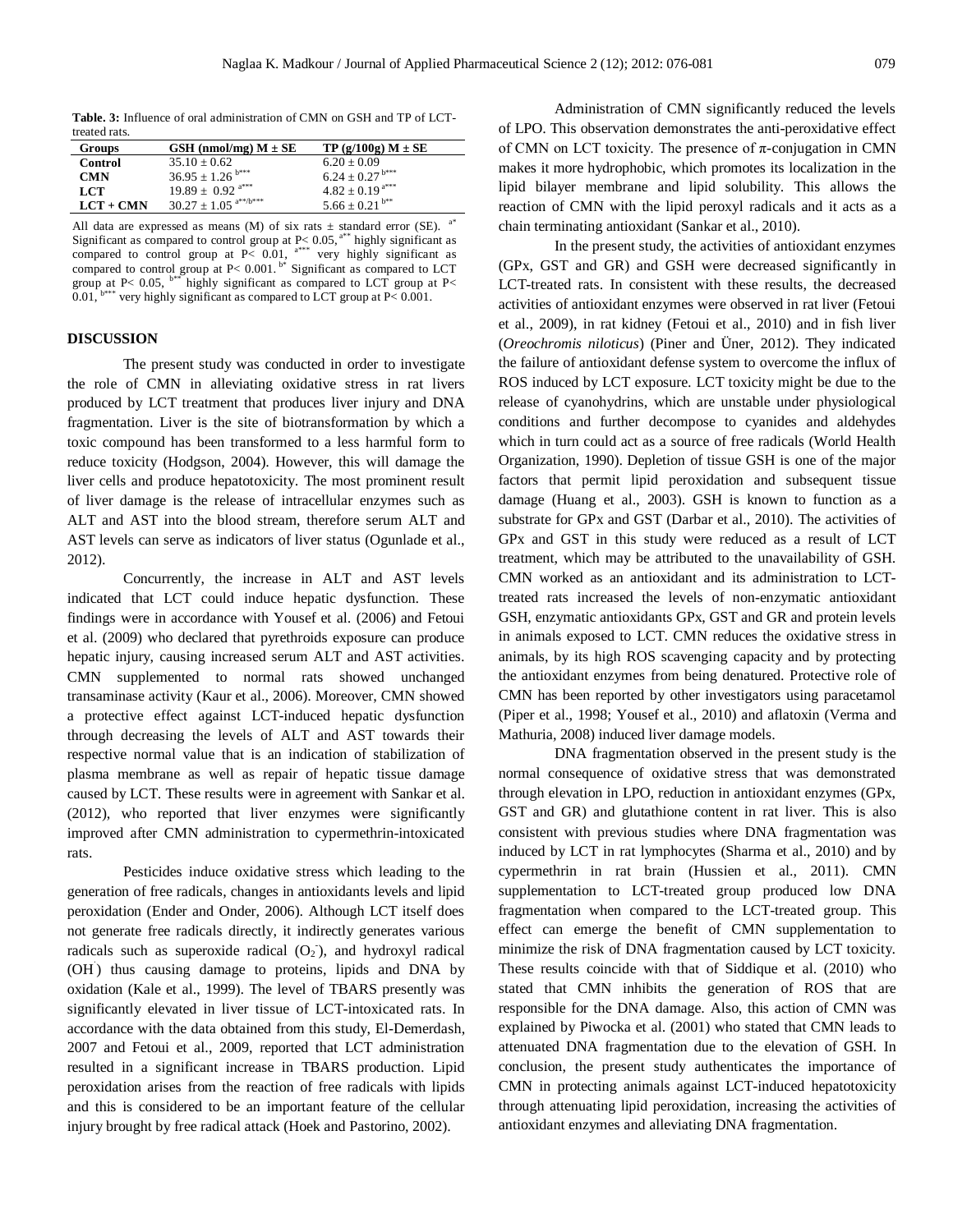#### **REFERENCES**

Abdel Aziz K.B., Abdel Rahem H.M. Lambda, the pyrethroid insecticide as a mutagenic agent in both somatic and germ cells. J. Am. Sci. 2010; 6(12): 317-326.

Adhikari S., Sarkar B., Chattopadhyay A., Chattopadhyay D., Sarkar S., Ayyappan S. Effect of cypermethrin on breeding performances of a freshwater fish, *Labeo rohita* (Hamilton). Chem. Ecol. 2006; 22: 211-218.

Aggarwal B.B., Harikumar K.B. Potential therapeutic effects of curcumin, the anti-inflammatory agent, against neurodegenerative, cardiovascular, pulmonary, metabolic, autoimmune and neoplastic diseases. Int. J. Biochem. Cell Biol. 2009; 41:40-59.

Bissacot D.Z., Vassilieff I. Pyrethroid residues in milk and blood of dairy cows following single topical applications. Vet. Hum. Toxicol. 1997; 39: 6-8.

Darbar S., Bose A., Chattaraj T., Pal T. Protective role of *Zingiber officinale* Roscoe on Aceclofenac induced oxidative stress in rat liver. Int. J. Pharm. Tech. Res. 2010; 2(1): 495-501.

El-Demerdash F.M. Lambda-cyhalothrin-induced changes in oxidative stress biomarkers in rabbit erythrocytes and alleviation effects of some antioxidants. Toxicol. In Vitro. 2007; 21: 392-397.

Ellman G.L. Tissue sulfahydryl groups. Arch. Biochem. Biophys. 1959; 82: 70-77.

Ender Y., Onder C. Effects of dichlorvos on lipid peroxidation in mice on subacute and subchronic periods. Pest. Biochem. Physiol. 2006; 86: 106-109.

Evans P., Halliwell B. Micronutrients: oxidant/antioxidant status. Br. J. Nutr. 2001; 85: S67-S74.

Fetoui H., Garoui E.M., Zeghal E. Lambda-cyhalothrin-induced biochemical and histopathological changes in the liver of rats: ameliorative effect of ascorbic acid. Exp. Toxicol. Pathol. 2009; 61: 189- 196.

Fetoui H., Garoui M., Makni-Ayadi F. Zeghal N. Oxidative stress induced by lambda-cyhalothrin (LTC) in rat erythrocytes and brain: attenuation by vitamin C. Environ. Toxicol. Pharm. 2008; 26: 225-231.

Fetoui H., Makni M., Garoui M., Zeghal N. Toxic effects of lambda-cyhalothrin, a synthetic pyrethroid pesticide, on the rat kidney: Involvement of oxidative stress and protective role of ascorbic acid. Exp. Toxicol. Pathol. 2010; 62: 593-599.

Fu Y., Zheng S., Lin J., Ryerse J., Chen A. Curcumin protects the rat liver from CCl4-caused injury and fibrogenesis by attenuating oxidative stress and suppressing inflammation. Mol. Pharmacol. 2008; 73: 399-409.

Gil-Izquierdo A., Gil M.I., Ferreres F., Tomas-Barberan F.A. In vitro availability of flavonoids and other phenolics in orange juice. J. Agric. Food Chem. 2001; 49: 1035-1041.

Habig W.H., Pabst M.J., Jakoby W.B. Glutathione Stransferases. The first enzymatic step in mercapturic acid formation. J. Biol. Chem. 1974; 249: 7130-7139.

Hodgson E. A textbook of modern toxicology. 3<sup>rd</sup> ed. John Wiley and Sons, Inc, New Jersey (2004) 203-211.

Hoek J.B., Pastorino J.G. Ethanol oxidative stress and cytokine induced liver damage. Alcohol. 2002; 27: 63-68.

Horn H.D. (1971). "Glutathione Reductase," In: H.V. Bergmeyer, Ed., Methods of Enzymatic Analysis. (pp. 875-881). New York: Academic Press.

Huang T., Hsu C., Chen J., Liu T., Wei H. Oxidative-stress related changes in the livers of bile-duct-ligated rats. J. Biomed. Sci. 2003; 10: 170-178.

Hussien H.M., Abdou H.M., Yousef M.I. Cypermethrin induced damage in genomic DNA and histopathological changes in brain and haematotoxicity in rats: The protective effect of sesame oil. Brain Res. Bull. 2011; doi:10.1016/j.brainresbull.2011.10.020

Kale M., Rathore N., John S., Bhatnagar D. Lipid peroxidative damage on pyrethroid exposure and alterations in antioxidant status in rat erythrocyte: a possible involvement of reactive oxygen species. Toxicol. Lett. 1999; 105: 197-205.

Kaur G., Tirkey N., Bharrhan S., Chanana V., Rishi P., Chopra K. Inhibition of oxidative stress and cytokine activity by curcumin in amelioration of endotoxin-induced experimental hepatoxicity in rodents. Clin. Exp. Immunol. 2006; 145: 313-321.

Lowry O.H., Rosebrough N.J., Farr A.L., Randall R.J. Protein measurement with folin phenol reagent. J. Bio. Chem. 1951; 193: 265-275.

Matkovics B., Kotorman M., Varga I.S., Hai D.Q., Varga C. Oxidative stress in experimental diabetes induced by streptozotocin. Acta Physiol. Hung. 1998; 85(1): 29-38.

Michelangeli F., Robson M.J., East J.M., Lee A.G. The conformation of pyrethroids bound to lipid bilayers. Biochem. Biophys. Acta. 1990; 1028: 49-57.

Muhammad F., Akhtar M., Rahman Z.U., Farooq H.U., Khaliq T., Anwar M.I. Multi-residue determination of pesticides in the meat of cattle in Faisalabad- Pakistan. Egypt Acad. J. Biol. Sci. 2010; 2: 19-28.

Nandi P., Talukder G., Sharma A. Dietary factor in cancer chemoprevention. The Nucleus. 1997; 40:128-144.

Ogunlade B., Saalu L.C., Ogunmodede O.S., Akunna G.G., Adeeyo O.A., Ajayi G.O. The salutary role of *Allium cepa* extract on the liver histology, liver oxidative status and liver marker enzymes of rabbits submitted to alcohol-induced toxicity. Am. J. Biochem. Mol. Biol. 2012; 2(2): 67-81.

Ohkawa H., Ohishi N., Yagi K. Assay for lipid peroxides in animal tissues by thiobarbituric reaction. Anal. Biochem. 1979; 95: 351- 358.

Oliveira C., Vassilieff V.S., Vassilieff I. Residues and placental transfer of lambda-cyhalothrin in goats. J. Vet. Res. 2000; 4: 146-152.

Piner P., Üner N. Oxidative and apoptotic effects of lambdacyhalothrin modulated by piperonyl butoxide in the liver of *Oreochromis niloticus*. Environ. Toxicol. Pharmacol. 2012; 33: 414-420.

Piper J.T., Singhal S.S., Salameh M.S., Torman R.T., Awasthi Y.C., Awasthi S. Mechanism of anticarcinogenic properties of curcumin on glutathione linked detoxification enzymes in rat liver. Int. J. Biochem. Cell Biol. 1998; 30: 445-456.

Piwocka K., Jaruga E., Skierski J., Gradzka I., Sikora E. Effect of glutathione depletion on caspase-3 independent apoptosis pathway induced by curcumin in Jurkat cells. Free Radic. Biol. Med. 2001; 31: 670- 678.

Prasanth K.M., Rajini P.S. Fenvalerate-induced oxidative damage in rat tissues and its attenuation by dietary seasame oil. Food Chem. Toxicol. 2005; 43: 299-306.

Reitman S., Frankel S. A calorimetric method for the determination of serum glutamic oxalacetic and glutamic pyruvic transaminases. Am. J. Clin. Pathol. 1957; 28: 56-63.

Righi D. A., Palermo-Neto J. Effects of type II pyrethroid cyhalthrin on peritoneal macrophage activity in rats. Toxicol. 2005; 212: 98-106.

Sambrook J., Fritsch F., Maniatis T. Molecular cloning: a laboratory manual. CSHL press, NY 1989.

Sankar P., Telang A.G., Manimaran A. Curcumin protects against cypermethrin-induced genotoxicity in rats. Environ. Toxicol. Pharmacol. 2010; 30: 289-291.

Sankar P., Telang A.G., Manimaran A. Protective effect of curcumin on cypermethrin-induced oxidative stress in wistar rats. Exp. Toxicol. Pathol. 2012; 64: 487-493.

Shapiro H., Ashkenazi M., Weizman N., Shahmurov M., Aeed H., Bruck R. Curcumin ameliorates acute thioacetamide-induced hepatotoxicity. J. Gastroenterol. Hepatol. 2006; 21: 358-366.

Sharma D., Saxena P., Singh V., Sharma R. Assessment of DNA degradation in lymphocytes of albino rat (*Rattus norvegicus*) under lambda cyhalothrin stress. World Appl. Sci. J. 2010; 11(1): 24-28.

Siddique Y., Ara G., Beg T., Afzal M. Protective effect of curcumin against chlormadinine acetate induced genotoxic damage in cultured human peripheral blood lymphocytes. Pharmacologyonline. 2010; 3: 644-650.

Singh R., Sharma P. Hepatoprotective effect of curcumin on lindane-induced oxidative stress in male wistar rats. Toxicol. Int. 2011 18(2): 124-129.